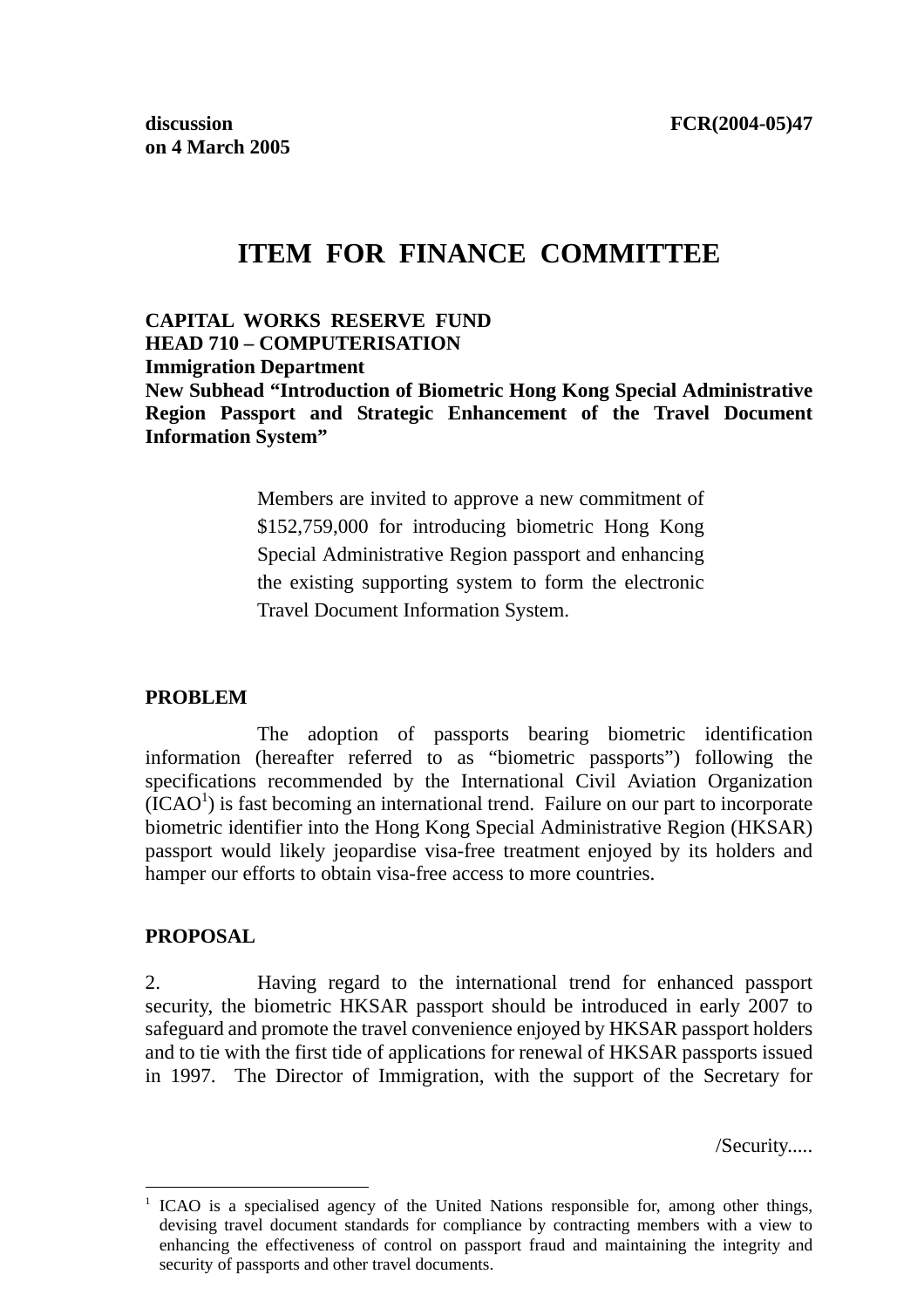Security and the Secretary for Commerce, Industry and Technology, proposes to create a new commitment of \$152,759,000 to introduce the biometric HKSAR passport and to enhance the corresponding supporting computer system to form the electronic Travel Document Information System (eTDIS).

# **JUSTIFICATION**

3. Article 154 of the Basic Law provides that the Central People's Government shall authorise the HKSAR Government to issue HKSAR passport in accordance with the law. Over three million HKSAR passports have been issued since the resumption of sovereignty. Currently 133 countries or territories grant visa-free access or visa-on-arrival to holders of the HKSAR passport.

# **The ICAO Recommendations**

4. Following the September 11 terrorist attack, all contracting members of the ICAO agreed to step up the integrity and security control of passports and other travel documents. After detailed research and consultation, the ICAO issued in May 2004 the Technical Report on Biometrics Deployment in Machine Readable Travel Documents (MRTDs). The ICAO selected facial recognition as the globally interoperable biometrics for machine-assisted identity confirmation with MRTDs, and recommended high-capacity, contactless integrated circuit chips as the medium to store identification information in MRTDs. Contracting members have the option of using one or two secondary biometrics (namely fingerprints and iris) to supplement facial recognition for personal identification. These technical specifications will assist contracting members to implement a worldwide, standardised system of identity confirmation.

5. In the case of the United States (US), the Enhanced Border Security and Visa Entry Reform Act in 2002 requires, among other things, that countries whose citizens enjoy visa-free travel to the US must issue passports with biometric identifiers no later than 26 October 2004 if they wish to continue to enjoy the visa-free facility. The deadline was subsequently extended to 26 October 2005.

6. The US is not alone. Apart from counter-terrorism, many economies see biometric passports as an effective tool to counter passport forgeries as well as illegal migration and other transnational crimes facilitated by passport frauds. Major countries are likely to follow the US lead to impose similar entry requirements on those economies that wish to gain or retain visa-free access for their citizens. The European Union, for example, is actively considering similar new measures.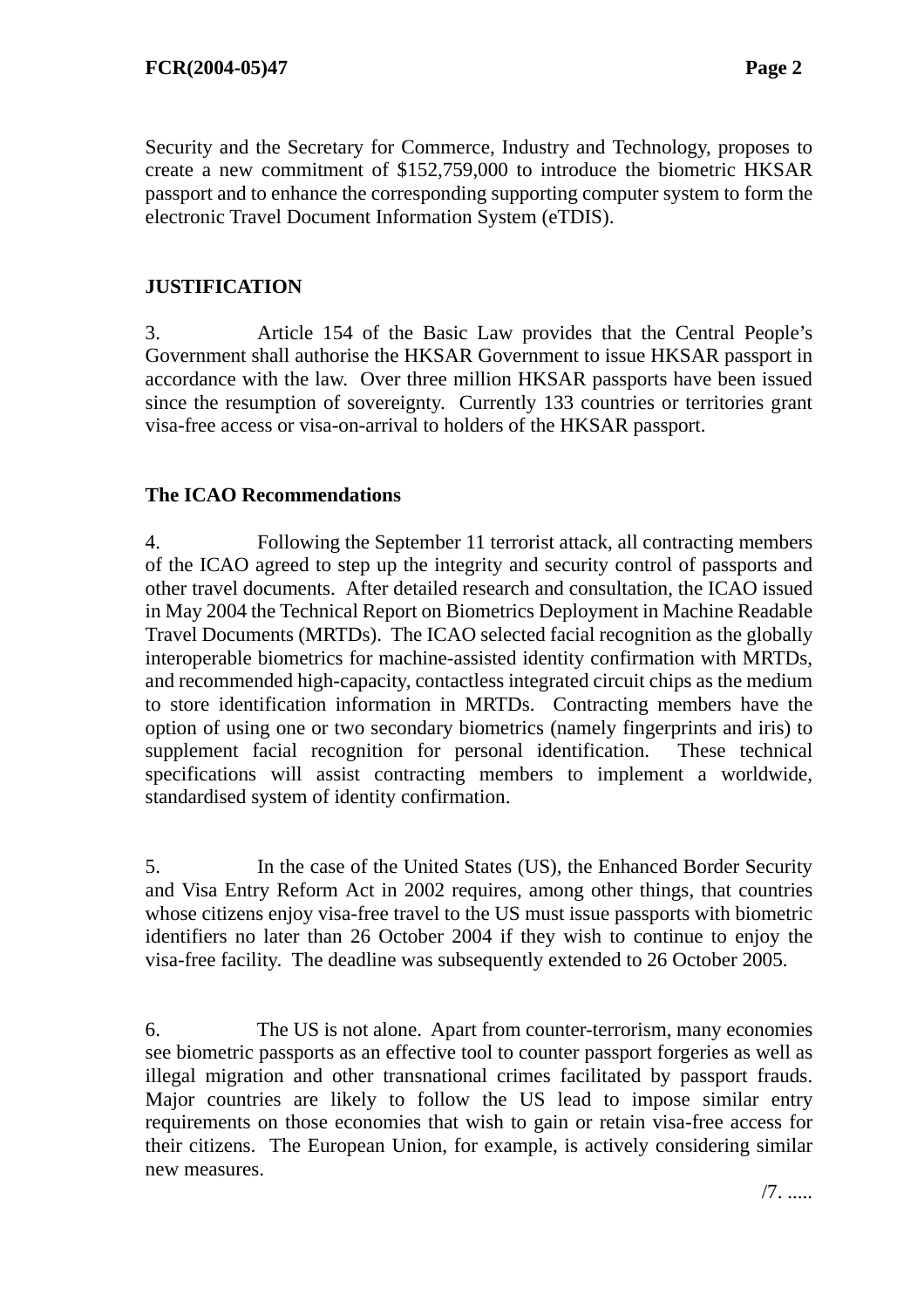7. A global trend to issue biometric passports is gathering momentum especially among the technologically advanced economies. Canada and the US will introduce biometric passports by late 2005. Among the 27 countries enjoying visa-free access to the US, 19 countries (Australia, Belgium, Brunei, Denmark, Finland, France, Germany, Ireland (Republic of), Italy, Japan, the Netherlands, New Zealand, Norway, Singapore, Slovenia, Spain, Sweden, Switzerland and the United Kingdom (UK)) have concrete plans to issue biometric passports in the next couple of years. We understand that many countries (including the US and the UK) will only include the mandatory ICAO requirement of facial image in the chip to be embedded in the biometric passport, but some others may include fingerprint image as well.

8. Failure on our part to incorporate biometric identifier into the HKSAR passport would likely jeopardise visa-free treatment enjoyed by its holders and hamper our efforts to obtain visa-free access to more countries. Conversely, early introduction of biometric HKSAR passport will be an effective demonstration of our resolve and ability to contribute to international efforts to counter terrorism, illegal immigration and forgery.

# **Ageing of Existing Computer System**

9. The existing computer system, the Travel Document Information System (TDIS), developed for issuing the current HKSAR passport and other travel documents (such as Document of Identity and Re-entry Permit) will reach its life expectancy by 2007. The system will become out-dated and obsolete by then, leading to maintenance problems and degradation of service, if its hardware and software are not replaced substantially in time. If we were not to introduce the biometric passport, it would still be necessary to expend substantial resources to upgrade the TDIS to produce the existing type of HKSAR passport and other travel documents. We propose to develop and enhance the TDIS to form a new computer system, namely the eTDIS, for the processing and issuance of biometric HKSAR passport and other HKSAR travel documents.

#### **Features of the Biometric HKSAR Passport**

10. The design of the biometric HKSAR passport book will have the following main features to enhance its security –

> (a) In line with the advice of the International Criminal Police Organization, the biodata page of the biometric HKSAR passport, which contains the holder's photograph and personal data, will be placed on the penultimate page instead of the inner side of the back cover, making illicit alteration more difficult.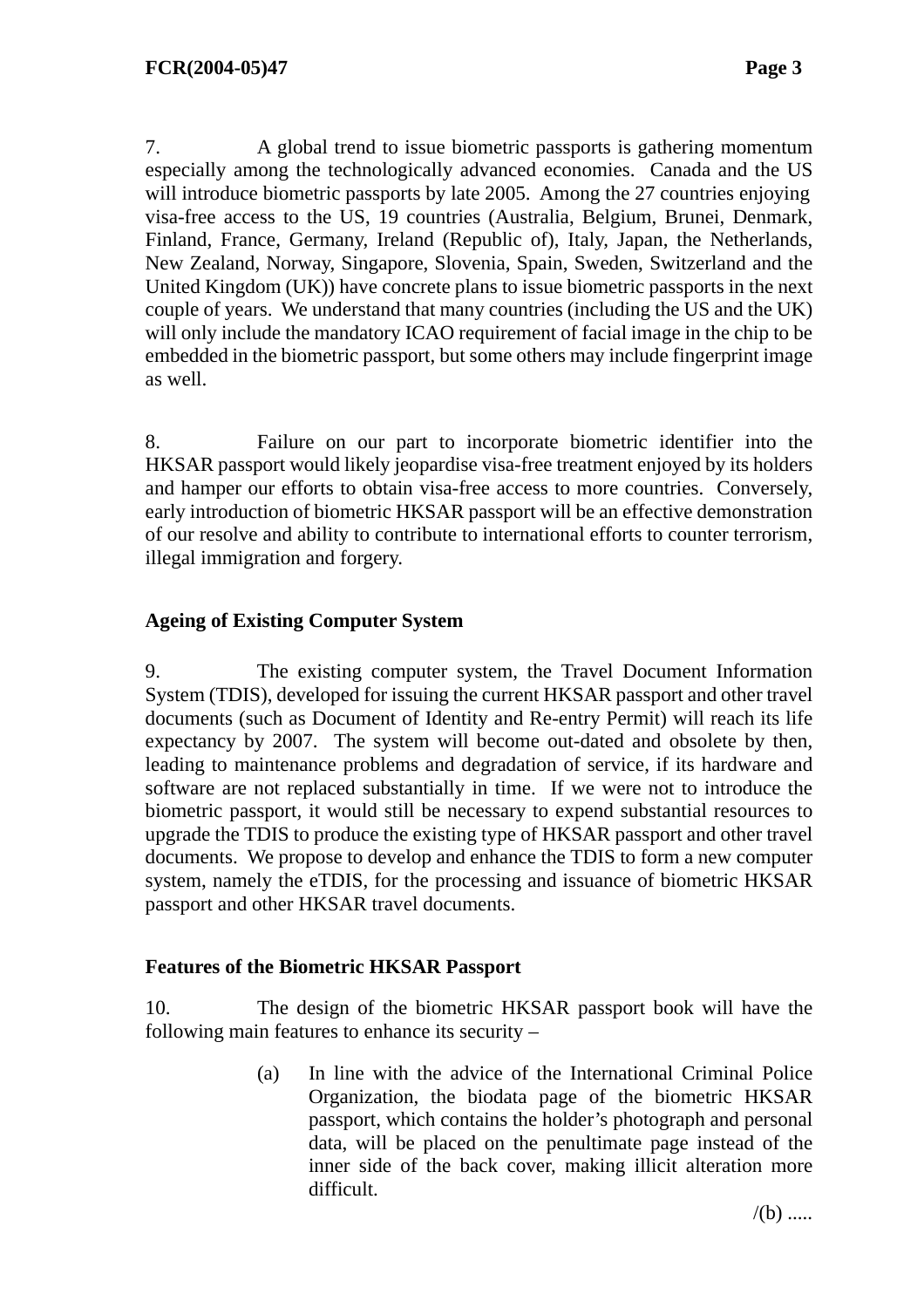- (b) The biodata page will be made of polycarbonate in view of its durability, stability against temperature and humidity changes and high mechanical strength. The holder's photograph and personal particulars will be engraved onto the polycarbonate biodata page by laser technology.
- (c) The contactless chip and its antenna will be embedded between the end page and back cover. This would make unauthorised alteration more difficult as both the biodata page (the penultimate page) and the contactless chip containing the personal data and facial image in digital form will need to be altered.

# **Features of the eTDIS**

11. The eTDIS will utilise latest technology to achieve a paperless working environment, to minimise manpower requirement through automation and to produce passports with more security features. Applications through self-service kiosks and e-submission through the Internet will also be made possible upon the introduction of the eTDIS. Immigration Department (ImmD) will explore different means of collection based on the one-visit principle to enhance convenience for applicants.

# **Benefits**

12. The successful introduction of biometric HKSAR passport and eTDIS will enable ImmD to achieve the following benefits –

# (a) **Enhancing the security of HKSAR passport**

The integration of biometric information into the biometric HKSAR passport, together with other state-of-the-art anti-forgery technologies, will enhance the security and integrity of the passport.

# (b) **Safeguarding travel convenience**

As explained in paragraph 8 above, the introduction of biometric HKSAR passport will safeguard and promote the travel convenience enjoyed by HKSAR passport holders.

#### (c) **International commitment**

Early introduction of biometric HKSAR passport will be an effective demonstration of our resolve and ability to contribute to international efforts to protect aviation security as well as to counter terrorism, illegal migration and other transnational crimes facilitated by passport frauds.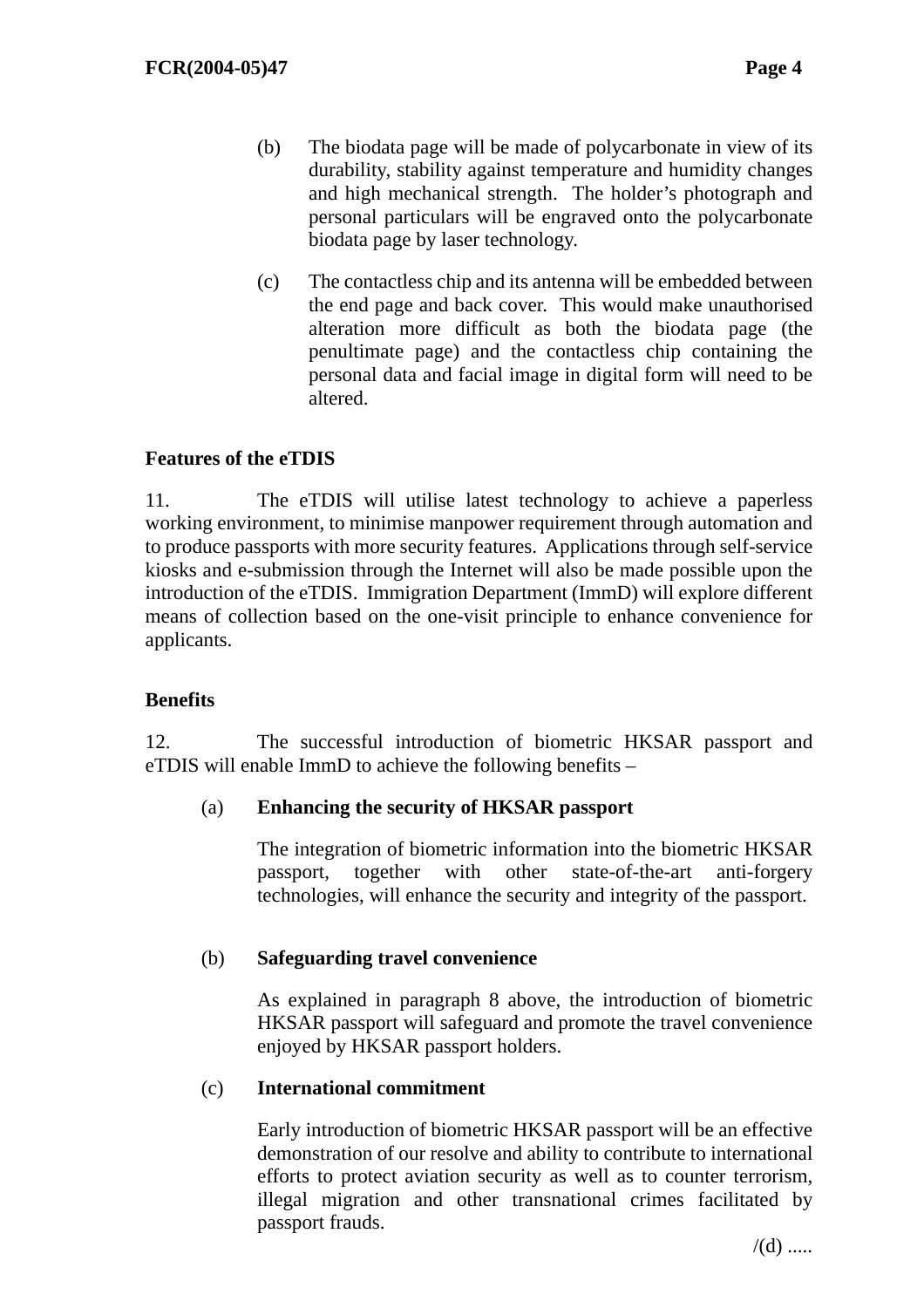#### (d) **Improving customer services**

The eTDIS will provide a more speedy and convenient service to the public in the following ways –

- (i) the time required for processing applications will be shortened from 15 to 10 working days as a result of increased efficiency through streamlined procedures;
- (ii) applicants will have more avenues for submitting passport applications, including self-service kiosks and e-submission; and
- (iii) applicants may check the progress of applications through electronic communication channels such as Interactive Voice Response System and the Internet.

# **Cost Savings**

13. The introduction of the biometric HKSAR passport and eTDIS will bring about annual recurrent savings of \$111,860,000 from 2008-09 onwards, comprising –

- (a) **Realisable savings** of \$52,090,000This represents annual savings in staff cost of \$19,931,000, maintenance cost of \$13,313,000 for the existing TDIS and cost of \$18,846,000 for old type passport books and laminates. The staff savings which involve a net deletion of 11 posts of immigration service grade staff and 22 posts of general, common and information technology (IT) grades staff will be realised progressively from 2007-08 and onwards. The immigration service grade staff can be redeployed to meet other operational needs and cope with the increasing workload or new service delivery initiatives of ImmD. As for the general, common and IT grades staff, they will also be redeployed within ImmD or to other government departments in the normal manner.
- (b) **Cost avoidance** of \$59,770,000 This represents the avoidance of creation of 117 posts for handling projected increase in the number of passport applications at an annual staff cost of \$34,305,000 and the cost of \$25,465,000 for procuring passport books and laminates currently in use.
- 14. We set out at Enclosure 1 a detailed breakdown of the savings and cost avoidance. Encl. 1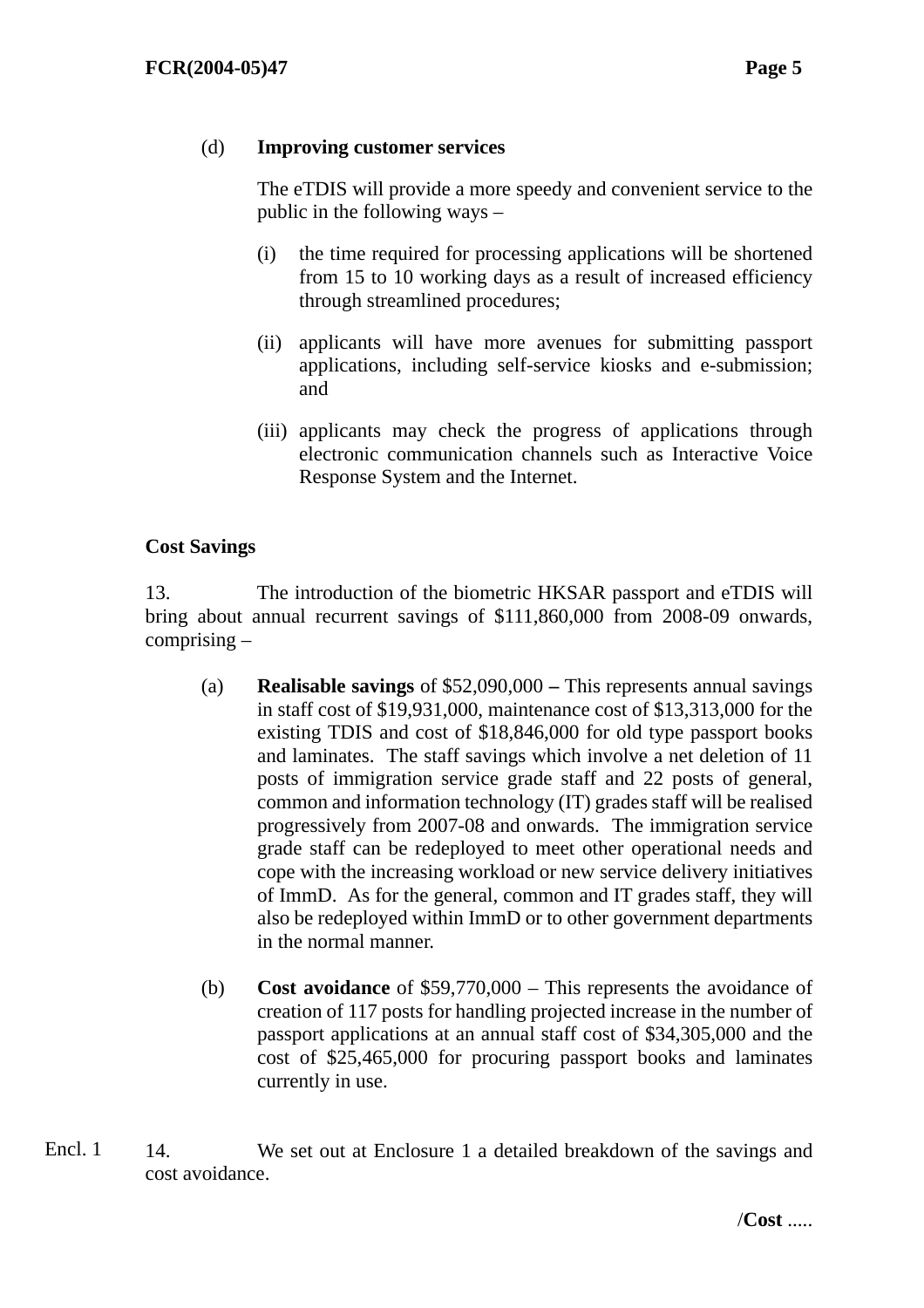# **Cost and benefit analysis**

15. A cost and benefit analysis on the introduction of biometric HKSAR passport and eTDIS is at Enclosure 2. Encl. 2

# **FINANCIAL IMPLICATIONS**

#### **Non-recurrent expenditure**

16. We estimate that the implementation of biometric HKSAR passport and eTDIS will require a total non-recurrent expenditure of \$152,759,000 over a three-year period from 2005-06 to 2007-08, broken down as follows –

|     |                                               | 2005-06<br>\$2000 | 2006-07<br>\$'000 | 2007-08<br>\$3000 | <b>Total</b><br>\$'000 |
|-----|-----------------------------------------------|-------------------|-------------------|-------------------|------------------------|
| (a) | Hardware and software                         | 4,719             | 67,494            | 5,237             | 77,450                 |
| (b) | Implementation and<br>contract staff services | 1,335             | 45,559            | 5,380             | 52,274                 |
| (c) | Site preparation                              | 4,166             | 10,414            | 304               | 14,884                 |
| (d) | Consumables and<br>miscellaneous              |                   | 539               |                   | 539                    |
| (e) | <b>Communication lines</b>                    |                   | 338               |                   | 338                    |
| (f) | Contingency                                   | 511               | 6,217             | 546               | 7,274                  |
|     | <b>Total</b>                                  | 10,731            | 130,561           | 11,467            | 152,759                |

17. As regards paragraph 16(a), the expenditure of \$77,450,000 is for the acquisition of hardware and software for the processing of passport applications, passport personalisation and management, as well as workflow and record management. The hardware includes general computer equipment (such as database servers, application servers, workstations and printers), communication and network equipment (such as routers and local area networks), scanning equipment (such as document scanners), and biometric and passport specialised equipment (such as laser engraving machine for personalising the data page of HKSAR passport, contactless chip encoders and self-service kiosks for the public to submit applications). Software packages to drive and support the hardware will also be required.

18. As regards paragraph 16(b), the expenditure of \$52,274,000 is for the acquisition of service from external service providers and contract staff to implement the project. Main activities include project management, overall project co-ordination, system analysis and design, system development, system installation and testing, system integration services, production roll-out, nursing system and provision of technical support. /19. .....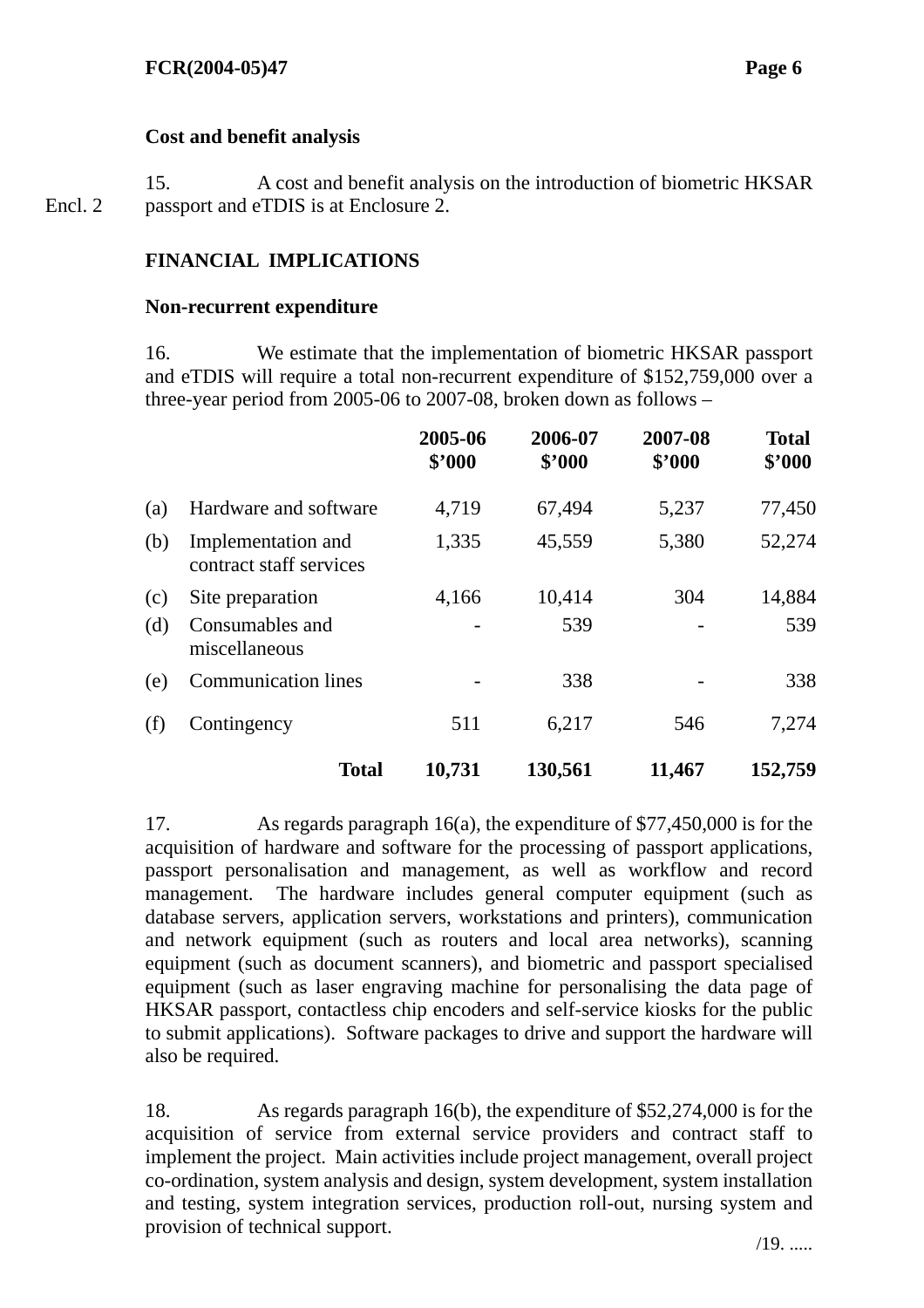19. As regards paragraph 16(c), the expenditure of \$14,884,000 is for site preparation including fitting-out costs for the branch offices, installation of data ports and power points, as well as trunking and cabling works at ImmD offices.

20. As regards paragraph 16(d), the expenditure of \$539,000 is mainly for the acquisition of start up consumables, such as test chips and passport books, backup tapes, toner cartridges and optical disk, etc.

21. As regards paragraph 16(e), the expenditure of \$338,000 is mainly for the installation of communication lines.

22. As regards paragraph 16(f), the expenditure of \$7,274,000 represents a 5% contingency on the cost items set out in paragraphs 16(a) to (e).

#### **Other non-recurrent expenditure**

23. In addition, the introduction of biometric HKSAR passport and eTDIS will entail an additional non-recurrent expenditure of \$58,064,000 in respect of the in-house staff costs and accommodation costs for both system development and implementation. The cost breakdown is as follows –

|                   | 2005-06<br>\$2000 | 2006-07<br>\$'000 | 2007-08<br>\$'000 | <b>Total</b><br>\$'000 |
|-------------------|-------------------|-------------------|-------------------|------------------------|
| (a) Staff cost    | 22,677            | 27,062            | 4,466             | 54,205                 |
| (b) Accommodation | 1,053             | 2,287             | 519               | 3,859                  |
| <b>Total</b>      | 23,730            | 29,349            | 4,985             | 58,064                 |

24. As regards paragraph 23(a), the expenditure of \$54,205,000 represents the staff cost of immigration service grade and IT professional grade staff for setting up a project team to manage and implement the project. It comprises 564 man-months of immigration service grade staff (involving 24 non-directorate posts) and 243 man-months of IT professional and general grades staff (involving ten non-directorate posts). We set out at Enclosure 3 details of the non-recurrent staffing requirement. The project team will be responsible for monitoring the performance of the external service providers as well as project management and monitoring of the project activities like system analysis and design, development, site preparation, installation support, performing user acceptance tests on the computer system and forensic tests on personalised passport, devising new procedures, preparing documentation, arranging and conducting training and implementing the project. Encl. 3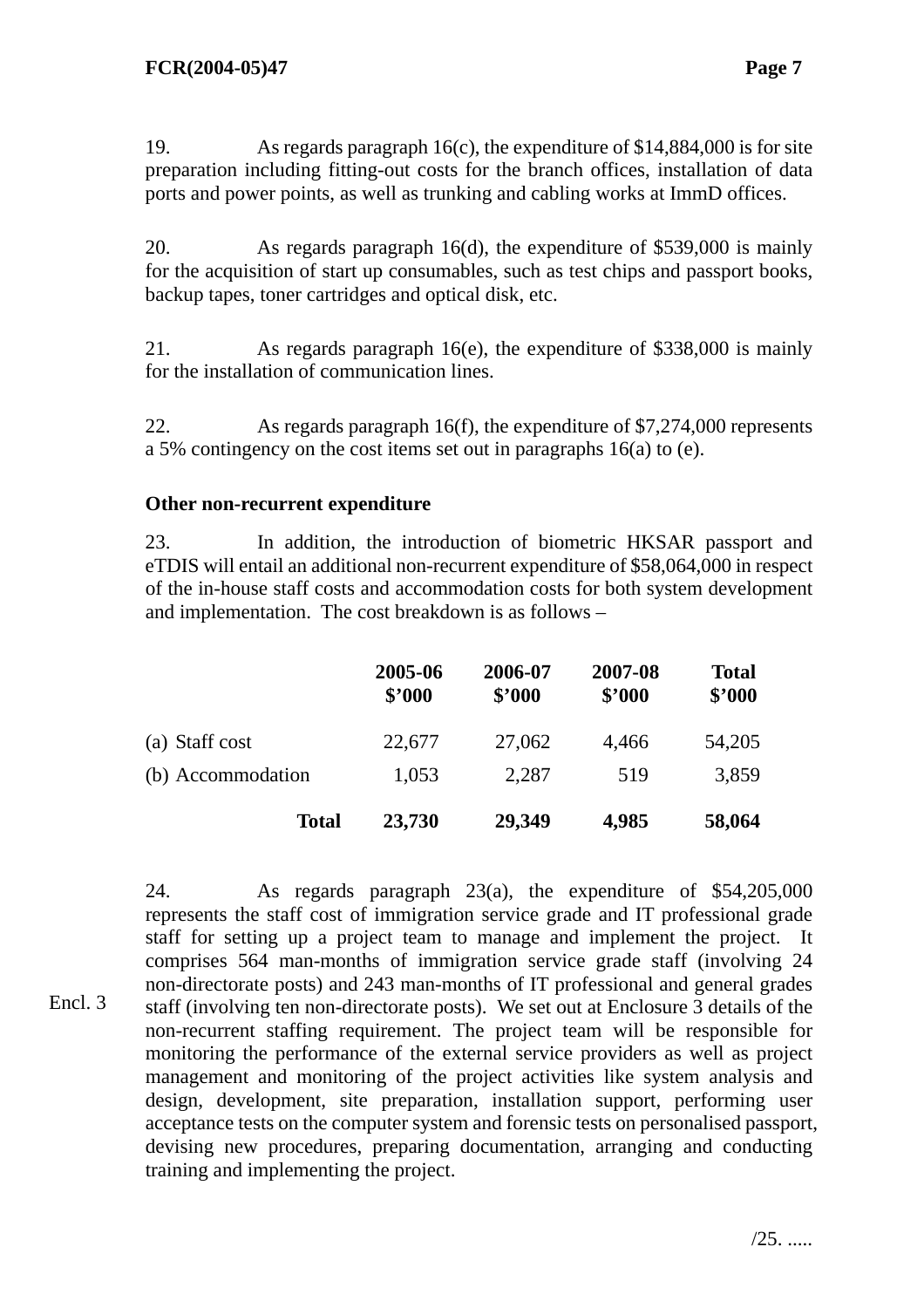25. As regards paragraph 23(b), the expenditure of \$3,859,000 is for providing accommodation for the project team for system development, testing and training of staff.

# **Recurrent expenditure**

26. We estimate that additional recurrent expenditure arising from the project is \$121,284,000 per annum as from 2008-09, as set out below –

|     |                                      |              | 2006-07 | 2007-08 | 2008-09 and<br>onwards |
|-----|--------------------------------------|--------------|---------|---------|------------------------|
|     |                                      |              | \$'000  | \$'000  | \$'000                 |
| (a) | Passport books                       |              |         | 100,693 | 83,431                 |
| (b) | Hardware and software<br>maintenance |              | 1,184   | 20,592  | 21,295                 |
| (c) | On-going support services            |              |         | 7,533   | 8,014                  |
| (d) | <b>Transaction</b> fee               |              |         | 7,051   | 5,987                  |
| (e) | <b>Communication lines</b>           |              |         | 2,242   | 2,242                  |
| (f) | Consumables and miscellaneous        |              |         | 138     | 138                    |
|     | Sub-total                            |              | 1,184   | 138,249 | 121,107                |
| (g) | Accommodation                        |              |         | 177     | 177                    |
|     | Sub-total                            |              |         | 177     | 177                    |
|     |                                      | <b>Total</b> | 1,184   | 138,426 | 121,284                |

27. As regards paragraph 26(a), the annual expenditure of \$83,431,000 is for the acquisition of passport books and consumables for the passports, including contactless chips and polycarbonate sheets for biodata pages.

28. As regards paragraph 26(b), the annual expenditure of \$21,295,000 is for hardware and software maintenance, as well as software licence fees to support the system.

29. As regards paragraph 26(c), the annual expenditure of \$8,014,000 is for system support and maintenance services provided by external service providers for the system.

/30. .....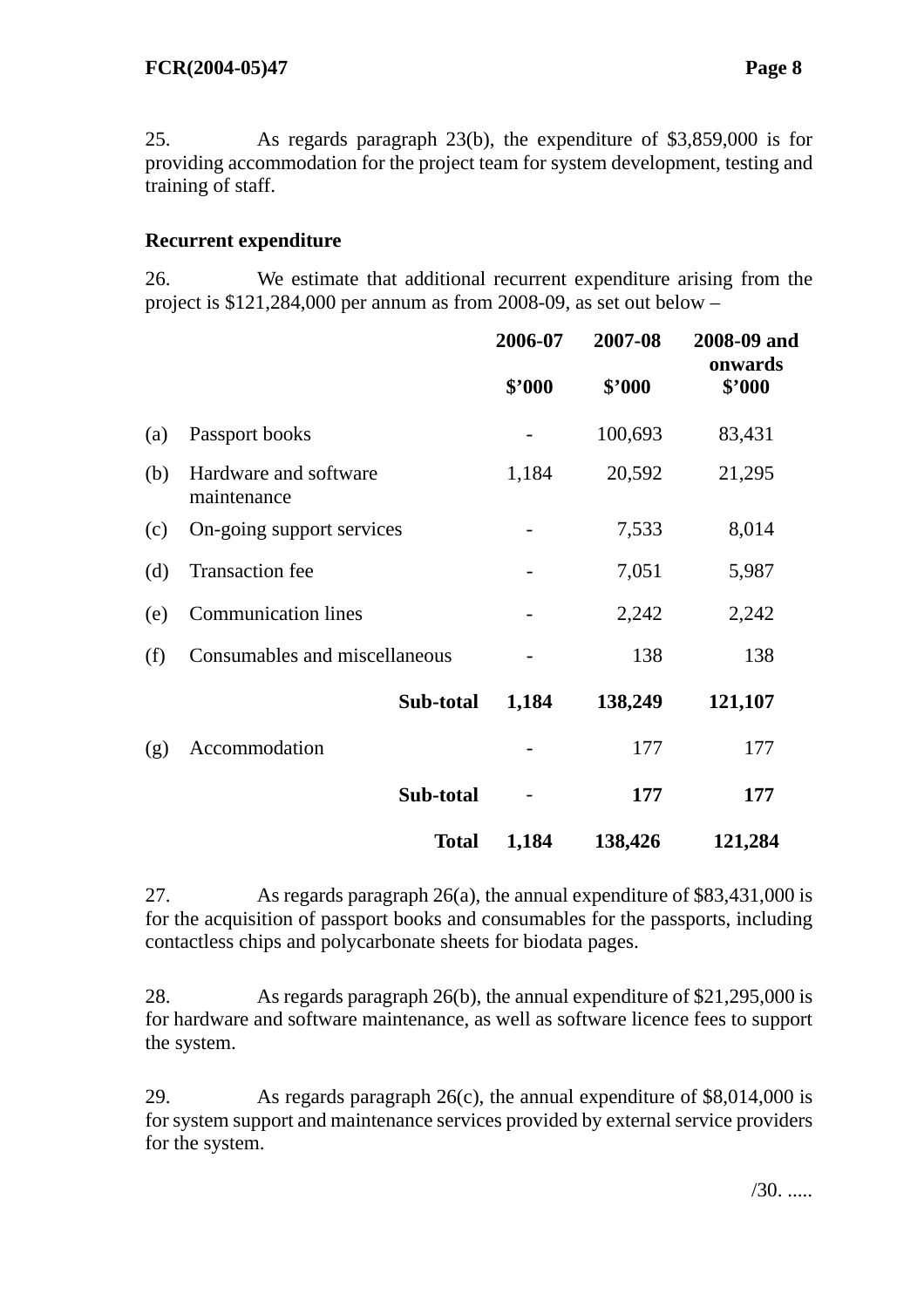30. As regards paragraph 26(d), the annual expenditure of \$5,987,000 is for the transaction fee for e-submission applications, EPS payment, SMS message, etc.

31. As regards paragraph 26(e), the annual expenditure of \$2,242,000 is for rental of data lines.

32. As regards paragraph 26(f), the annual expenditure of \$138,000 is for the purchase of consumables such as backup tapes and toner cartridges.

33. As regards paragraph 26(g), the annual expenditure of \$177,000 is for providing accommodation for the staff of external service provider delivering on-going support services.

34. There is no additional recurrent staffing requirement for the project.

#### **Revenue**

35. The Government will receive revenue in the form of fees for biometric HKSAR passport. The cost and hence the fee to be charged for the new form of passport will depend on the result of the tendering exercise, but will be set on a cost-recovery basis.

# **IMPLEMENTATION PLAN**

36. Our plan is to introduce the biometric HKSAR passport by early 2007. The proposed implementation plan is as follows –

| <b>Activity</b>                  | <b>Timing</b>                 |
|----------------------------------|-------------------------------|
| Tendering                        | mid-2005 to December 2005     |
| System design and<br>development | January 2006 to November 2006 |
| User acceptance test             | November 2006 to March 2007   |
| User training                    | November 2006 to March 2007   |
| System roll-out                  | April 2007                    |

# /**BACKGROUND** .....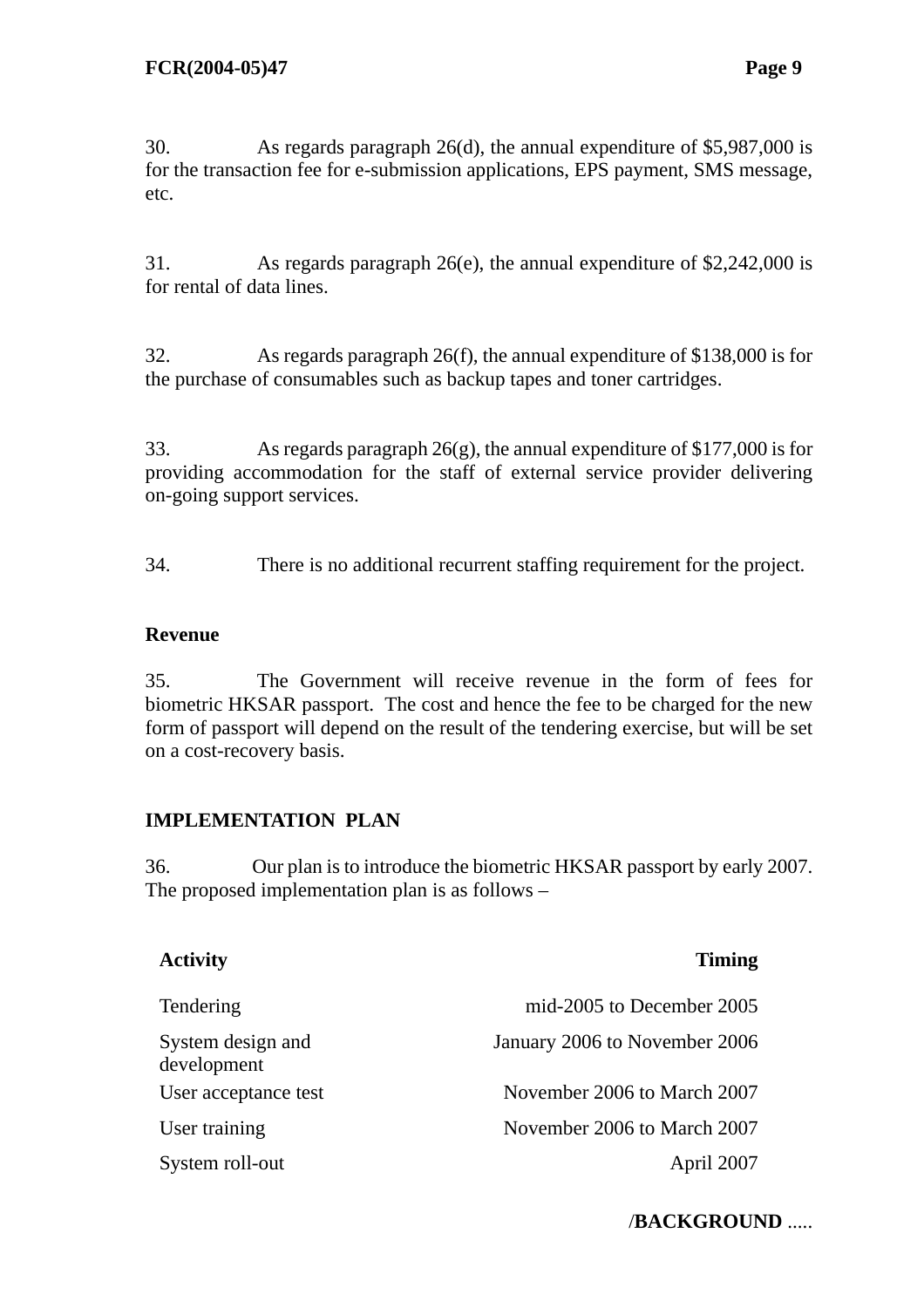#### **BACKGROUND INFORMATION**

37. We consulted the [Legislative Council Panel on Security on the](http://www.legco.gov.hk/yr04-05/english/panels/se/general/se0405.htm)  [proposal on 1 February 2005.](http://www.legco.gov.hk/yr04-05/english/panels/se/general/se0405.htm) Members supported the proposal. Some Members proposed to advance the introduction of the new form of passport to late 2006, if possible, so as to cater for the need of residents who wished to travel abroad during the Christmas holidays. The Administration responded that given the scale and complexity of the project, the proposed timetable was already a compressed one. In response to a Member's enquiry, the Administration said that the introduction of biometric passport would not require legislative amendment as the information to be stored in the chip would be the same as that shown on the biodata page of the passport. The Member also enquired about the fee for the new form of passport and was advised that it would be set on a cost-recovery basis.

------------------------------

Security Bureau February 2005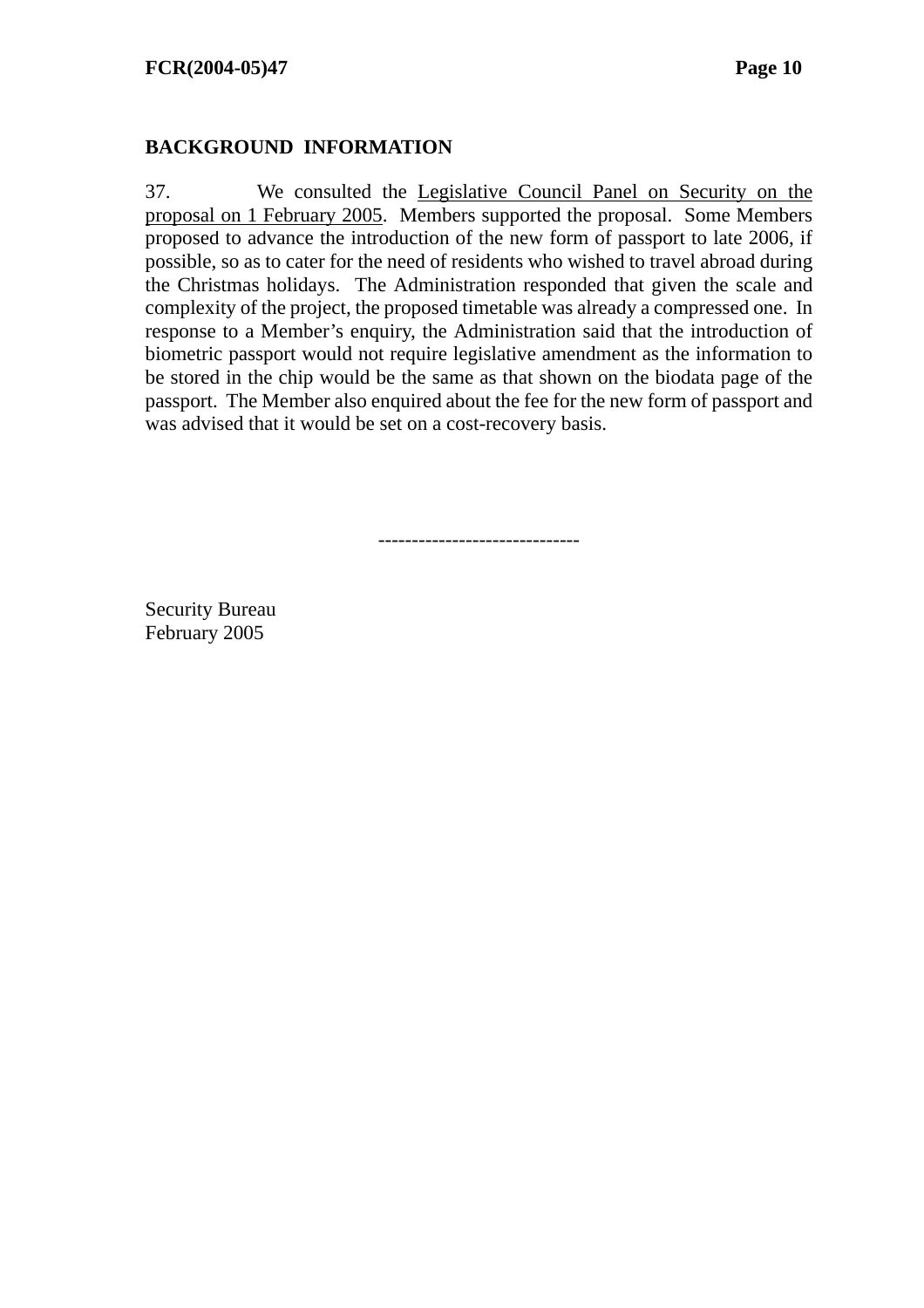| <b>Savings</b>                      | \$3000                   |                          |         |         |         |         |         |              |  |  |
|-------------------------------------|--------------------------|--------------------------|---------|---------|---------|---------|---------|--------------|--|--|
|                                     | 2005-06                  | 2006-07                  | 2007-08 | 2008-09 | 2009-10 | 2010-11 | 2011-12 | <b>Total</b> |  |  |
|                                     |                          |                          |         |         |         |         |         |              |  |  |
| (A) Realisable savings              |                          |                          |         |         |         |         |         |              |  |  |
| Staff cost                          | $\overline{\phantom{0}}$ | $\overline{\phantom{a}}$ | 13,760  | 19,931  | 19,931  | 19,931  | 19,931  | 93,484       |  |  |
| Consumables and maintenance         | $\overline{\phantom{a}}$ | $\overline{\phantom{a}}$ | 13,313  | 13,313  | 13,313  | 13,313  | 13,313  | 66,565       |  |  |
| Old type passport books & laminates | $\overline{\phantom{a}}$ | $\overline{\phantom{a}}$ | 18,846  | 18,846  | 18,846  | 18,846  | 18,846  | 94,230       |  |  |
| Total realisable savings            | $\blacksquare$           | $\blacksquare$           | 45,919  | 52,090  | 52,090  | 52,090  | 52,090  | 254,279      |  |  |
| (B) Cost avoidance                  |                          |                          |         |         |         |         |         |              |  |  |
| Staff cost                          |                          |                          | 48,324  | 34,305  | 34,305  | 34,305  | 34,305  | 185,544      |  |  |
| Old type passport books & laminates | $\overline{\phantom{a}}$ |                          | 34,633  | 25,465  | 25,465  | 25,465  | 25,465  | 136,493      |  |  |
| Total cost avoidance                | $\blacksquare$           | $\blacksquare$           | 82,957  | 59,770  | 59,770  | 59,770  | 59,770  | 322,037      |  |  |
| <b>Total savings</b>                | $\blacksquare$           | $\blacksquare$           | 128,876 | 111,860 | 111,860 | 111,860 | 111,860 | 576,316      |  |  |

#### **Savings Arising from the Introduction of Biometric HKSAR Passport and eTDIS**

------------------------------------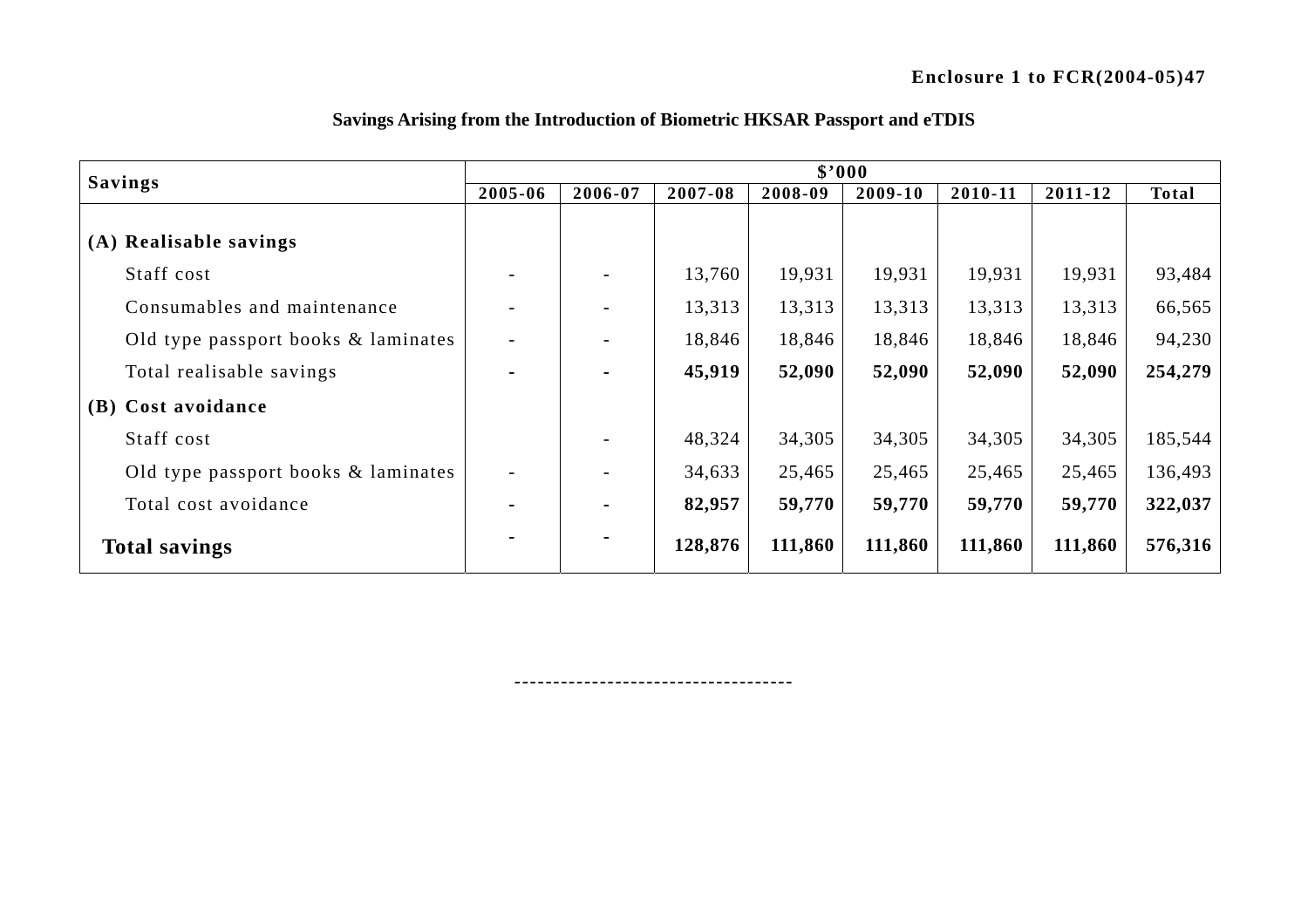|                                 |             | Cash flow $(\$'000)$ |         |                          |         |         |                          |         |  |  |  |
|---------------------------------|-------------|----------------------|---------|--------------------------|---------|---------|--------------------------|---------|--|--|--|
|                                 | $2005 - 06$ | 2006-07              | 2007-08 | 2008-09                  | 2009-10 | 2010-11 | 2011-12                  | Total   |  |  |  |
| Cost                            |             |                      |         |                          |         |         |                          |         |  |  |  |
| Non-recurrent                   |             |                      |         |                          |         |         |                          |         |  |  |  |
| Expenditure                     | 10,731      | 130,561              | 11,467  |                          |         |         | $\overline{\phantom{a}}$ | 152,759 |  |  |  |
| Staff cost                      | 22,677      | 27,062               | 4,466   |                          |         |         |                          | 54,205  |  |  |  |
| Accommodation                   | 1,053       | 2,287                | 519     | $\overline{\phantom{0}}$ |         |         |                          | 3,859   |  |  |  |
| Sub-total                       | 34,461      | 159,910              | 16,452  |                          |         |         |                          | 210,823 |  |  |  |
| Recurrent                       |             |                      |         |                          |         |         |                          |         |  |  |  |
| Expenditure                     |             | 1,184                | 138,249 | 121,107                  | 121,107 | 121,107 | 121,107                  | 623,861 |  |  |  |
| Accommodation                   |             |                      | 177     | 177                      | 177     | 177     | 177                      | 885     |  |  |  |
| Sub-total                       |             | 1,184                | 138,426 | 121,284                  | 121,284 | 121,284 | 121,284                  | 624,746 |  |  |  |
| Total cost                      | 34,461      | 161,094              | 154,878 | 121,284                  | 121,284 | 121,284 | 121,284                  | 835,569 |  |  |  |
| <b>Savings</b>                  |             |                      |         |                          |         |         |                          |         |  |  |  |
| Realisable savings              |             |                      | 45,919  | 52,090                   | 52,090  | 52,090  | 52,090                   | 254,279 |  |  |  |
| Cost avoidance                  |             |                      | 82,957  | 59,770                   | 59,770  | 59,770  | 59,770                   | 322,037 |  |  |  |
| Total savings                   |             | ٠                    | 128,876 | 111,860                  | 111,860 | 111,860 | 111,860                  | 576,316 |  |  |  |
| Net shortfall                   | 34,461      | 161,094              | 26,002  | 9,424                    | 9,424   | 9,424   | 9,424                    | 259,253 |  |  |  |
| Net cumulative shortfall (Note) | 34,461      | 195,555              | 221,557 | 230,981                  | 240,405 | 249,829 | 259,253                  |         |  |  |  |

#### **Cost and Benefit Analysis for the Introduction of Biometric HKSAR Passport and eTDIS**

Note: The project is recommended despite the net cumulative shortfall as -

- (a) The incorporation of biometric identifier into the HKSAR passport is the requirement by the International Civil Aviation Organization, failing which would jeopardise visa-free treatment enjoyed by HK passport holders.
- (b) ImmD aims at achieving full cost recovery when setting the fee level for issuance of biometric passport.

--------------------------